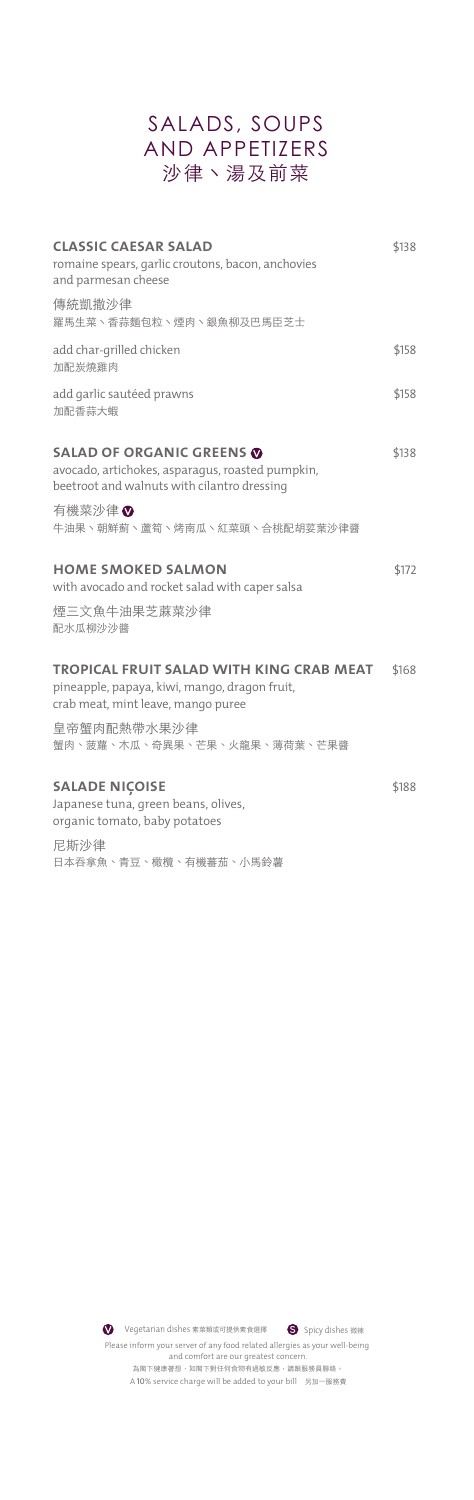## SALADS, SOUPS AND APPETIZERS 沙律丶湯及前菜

| WILD MUSHROOM SOUP WITH TRUFFLE CREAM O                                                                                                                   | \$88  |
|-----------------------------------------------------------------------------------------------------------------------------------------------------------|-------|
| 松露奶油野菌湯®                                                                                                                                                  |       |
| <b>SPINACH AND CRAB MEAT SOUP</b>                                                                                                                         | \$88  |
| 菠菜蟹肉羹                                                                                                                                                     |       |
| <b>BAKED FRENCH ONION SOUP</b>                                                                                                                            | \$88  |
| 法式洋蔥湯                                                                                                                                                     |       |
| <b>CHARCUTERIE PLATTER</b><br>homemade black truffle coated liver pate,<br>French rustic pork pate with spices<br>18 months Parma ham, chorizo and salami | \$188 |
| 錦繡拼盤<br>自家製黑松露肝醬、法式田園豬肉醬、巴馬火腿(18個月)、<br>西班牙香腸及意大利香腸                                                                                                       |       |
| <b>TACO SALAD ®</b><br>onion, avocado, tomato, green bell pepper,<br>cheddar cheese, kidney beans and mixed green                                         | \$148 |
| 墨西哥沙律 ♥<br>洋蔥、牛油果、蕃茄、青燈籠椒、車打芝士、紅腰豆及雜菜                                                                                                                     |       |
| <b>BRUSCHETTA</b><br>roasted capsicums and Spanish chorizo<br>with a basil and feta salad                                                                 | \$168 |
| 特色烤法包<br>烤燈籠椒、西班牙香腸配金不換菲達芝士沙律                                                                                                                             |       |
| <b>MAINE JUMBO CRAB CAKE</b><br>buttered spinach and grain mustard sauce<br>緬因蟹肉餅                                                                         | \$188 |
| 配牛油菠菜及芥末籽醬                                                                                                                                                |       |
| <b>SEARED FOIE GRAS</b><br>caramelized apple, port wine reduction                                                                                         | \$188 |
| 香煎鵝肝                                                                                                                                                      |       |

配焦糖蘋果及砵酒汁

 $\bullet$ Vegetarian dishes 素菜類或可提供素食選擇 **S** Spicy dishes 微辣Please inform your server of any food related allergies as your well-being and comfort are our greatest concern. 為閣下健康著想,如閣下對任何食物有過敏反應,請跟服務員聯絡。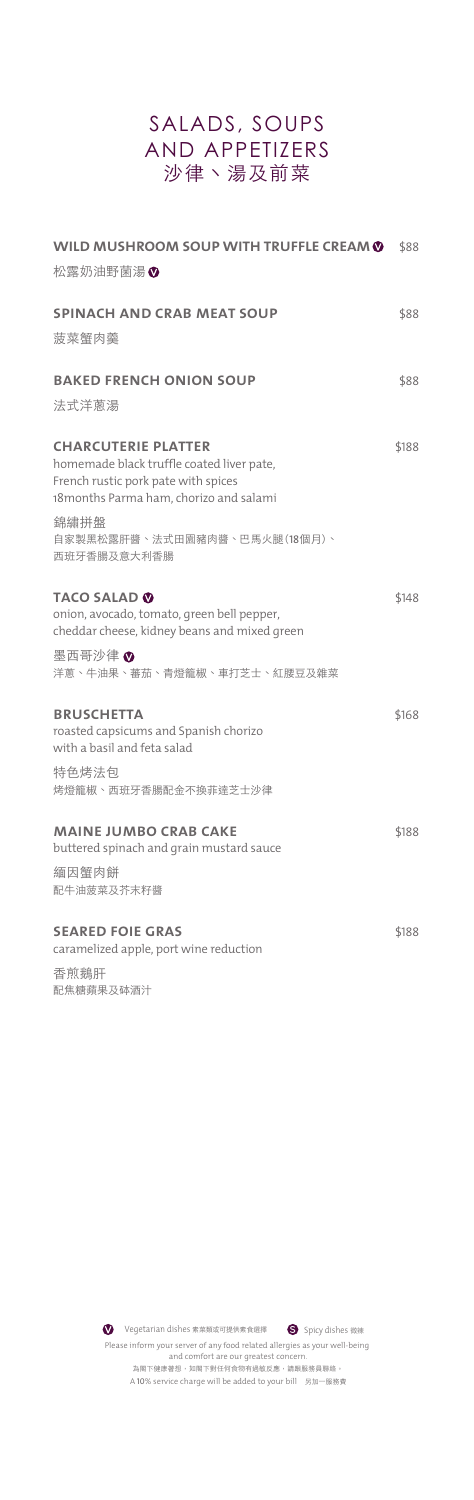#### BURGERS AND SANDWICHES **漢堡及三文治**

| <b>CHAR-GRILLED PURE BEEF BURGER</b><br>sautéed mushrooms, Gruyère cheese and bacon with fries                                                                                                  | \$168 |
|-------------------------------------------------------------------------------------------------------------------------------------------------------------------------------------------------|-------|
| 炭燒牛肉漢堡<br>蘑菇、瑞士芝士、煙肉及薯條                                                                                                                                                                         |       |
| THE CLUB SANDWICH<br>roast chicken, Canadian bacon, tomatoes, fried egg,<br>cheese and lettuce in sesame roll or white toast with fries                                                         | \$158 |
| 公司三文治<br>烤雞、加拿大煙肉、蕃茄、煎蛋、芝士、生菜、<br>芝蔴卷或白麵包多士及薯條                                                                                                                                                  |       |
| <b>GRILLED TORTILLA WRAPS</b><br>filled with char-grilled chicken, jalapeno, tomato<br>and quacamole served with fries                                                                          | \$158 |
| 烤墨西哥薄餅卷<br>炭燒雞肉、墨西哥辣椒、蕃茄、牛油果醬及薯條                                                                                                                                                                |       |
| <b>MANCHEGO AND IBERICO HAM TOASTIE</b><br>sunny side up egg, dry tomato pesto and fries                                                                                                        | \$178 |
| 西班牙芝士伴黑毛豬火腿多士<br>配煎蛋、蕃茄乾香草醬及薯條                                                                                                                                                                  |       |
| ULTIMATE ORGANIC VEGGIE SANDWICH ©<br>avocado, alfalfa sprout, arugula, cucumber, tomato,<br>ranch dressing and multigrain bread                                                                | \$138 |
| 蔬菜三文治 ♥<br>牛油果、苜蓿芽、芝蔴菜、青瓜、蕃茄、香草沙律醬及麥粒全麥麵包                                                                                                                                                       |       |
| <b>BREAD STEAK SANDWICH</b><br>pan-fried filet mignon topped with sautéed onions,<br>melted Swiss cheese served on sourdough toast<br>with grilled peppers, tomatoes, barbeque relish and fries | \$178 |
| 牛扒三文治<br>香煎免翁牛柳配炒洋蔥、瑞士芝士、烤燈籠椒、蕃茄、<br>燒烤醬、酸麵包多士及薯條                                                                                                                                               |       |



Please inform your server of any food related allergies as your well-being and comfort are our greatest concern.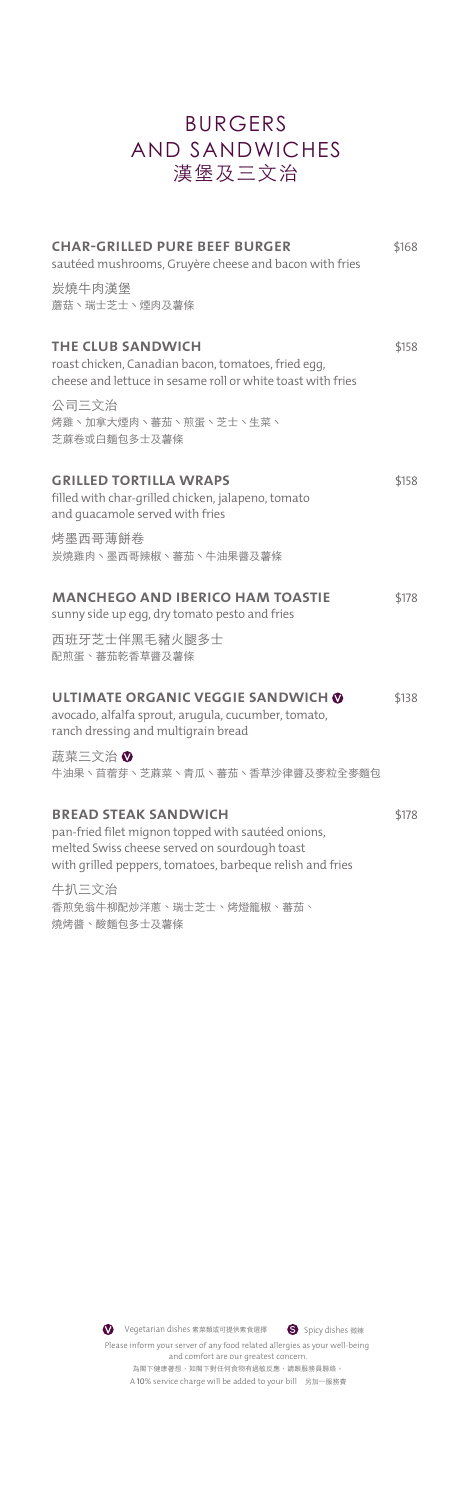## LARGE PLATES AND ASIAN HIGHLIGHTS **主菜及亞洲美食**

| <b>BRAISED AUSTRALIAN WAGYU BEEF CHEEK</b><br>garlic beans, sautéed mushrooms and creamy mash                 |       |
|---------------------------------------------------------------------------------------------------------------|-------|
| 燴澳洲和牛臉頰肉<br>配香蒜豌豆丶炒蘑菇及薯蓉                                                                                      |       |
| <b>BRAISED SEAFOOD PIE</b><br>creamy mash potato and mixed mushroom                                           | \$198 |
| 海鮮派<br>配薯蓉及雜菌                                                                                                 |       |
| "FISH N CHIPS"<br>crispy beer battered whiting with chips, tartare                                            | \$188 |
| 炸魚薯條<br>脆炸魚柳丶薯條及他他醬                                                                                           |       |
| <b>CHOICE OF PENNE, SPAGHETTI, TAGLIATELLE</b><br>your choice of bolognaise, carbonara, tomato or basil sauce | \$178 |
| 長通粉、意大利麵或寬條麵<br>選配意式肉醬、芝士煙肉奶油、蕃茄醬或香草醬                                                                         |       |
| add mixed seafood (shrimps, mussels and fish)<br>加配雜錦海鮮(蝦、青口、魚)                                               | \$288 |
| <b>SEARED LAMB LOIN</b><br>balsamic cherry tomato and French beans on rosemary jus                            | \$278 |
| 香煎羊腰肉<br>配醋香車厘茄、四季豆及迷迭香醬汁                                                                                     |       |
| <b>SLOW-COOKED SPICY MARINATED PIGEON O</b><br>honey pumpkin and herby potato                                 | \$248 |
| 慢煮香辣乳鴿6<br>配蜂蜜南瓜及香草馬鈴薯                                                                                        |       |
| <b>U.S. BEEF FILLET MIGNON</b><br>potatoes, wild mushrooms and black pepper jus                               | \$308 |
| 美國免翁牛柳<br>配馬鈴薯、野菌及黑椒汁                                                                                         |       |
| add foie gras<br>加配鵝肝                                                                                         | \$358 |
| <b>FOOD GALLERY WHOLE LOBSTER THERMIDOR</b><br>medley of vegetable, french fries                              | \$298 |
| <b>FOOD GALLERY</b> 原隻釀龍蝦                                                                                     |       |

配雜菜及薯條

 $\bullet$ Vegetarian dishes 素菜類或可提供素食選擇 **S** Spicy dishes 微辣Please inform your server of any food related allergies as your well-being and comfort are our greatest concern. 為閣下健康著想,如閣下對任何食物有過敏反應,請跟服務員聯絡。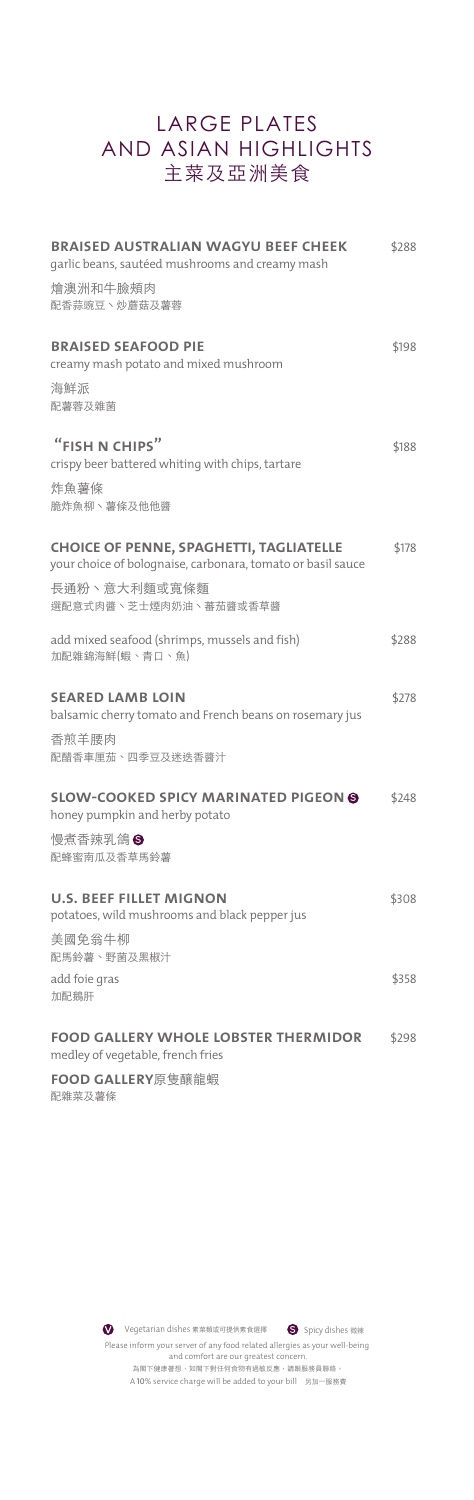| <b>CHICKEN KADAI O</b><br>with mixed pickle, mango chutney, mint yoghurt<br>and cucumber onion tomato salad         | \$168 |
|---------------------------------------------------------------------------------------------------------------------|-------|
| 雞肉印度香飯6<br>配雜錦醃菜、特色芒果醬、薄荷乳酪及青瓜洋蔥蕃茄沙律                                                                                |       |
| <b>THAI GREEN SEAFOOD CURRY O</b><br>with jasmine rice                                                              | \$178 |
| 泰式青咖哩海鮮8<br>配絲苗白飯                                                                                                   |       |
| ALLOO MUTTOR (POTATO AND GREEN PEAS) 00<br>with basmati rice, papadum and freshly made naan bread                   | \$168 |
| 馬鈴薯青豆 00<br>配印度香米飯、印度薄餅及鮮製印度烤包                                                                                      |       |
| <b>HAINANESE CHICKEN RICE</b><br>traditional condiments and fragrant broth                                          | \$188 |
| 海南雞飯<br>配雞湯、醬料及香油飯                                                                                                  |       |
| <b>STIR FRIED TOFU Ø</b><br>lemongrass, bok choy, straw mushrooms<br>and snow peas served with steamed jasmine rice | \$188 |
| 素炒豆腐♥<br>香茅丶白菜丶草菇丶豌豆及絲苗白飯                                                                                           |       |
| <b>WOK FRIED PRAWNS</b><br>sugar snaps peas and garlic                                                              | \$188 |
| 香煎大蝦<br>配蒜香蜜糖豆                                                                                                      |       |

Please inform your server of any food related allergies as your well-being and comfort are our greatest concern.

A 10% service charge will be added to your bill 另加一服務費 為閣下健康著想,如閣下對任何食物有過敏反應,請跟服務員聯絡。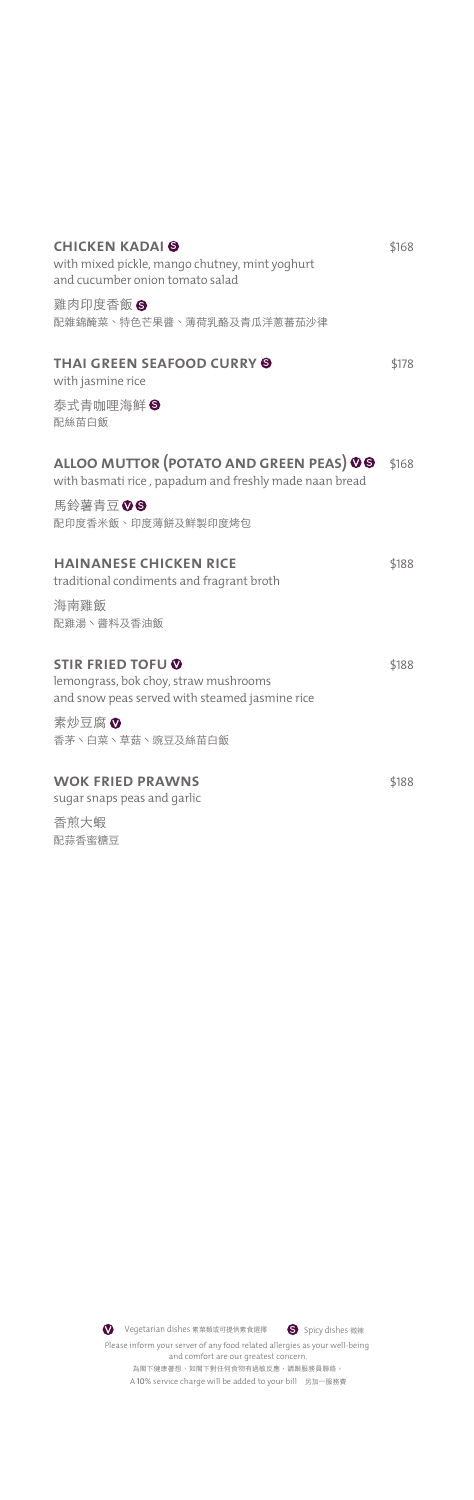## LARGE PLATES AND ASIAN HIGHLIGHTS **主菜及亞洲美食**

| <b>BOSTON LOBSTER FRIED RICE</b><br>egg white and choy sum                                                               | \$178 |
|--------------------------------------------------------------------------------------------------------------------------|-------|
| 波士頓龍蝦炒飯<br>配蛋白及菜心                                                                                                        |       |
| <b>SINGAPORE CHAR KWAY TEOW</b><br>fish cake, shrimps, sliced chicken, bean sprouts, onion,<br>scallions, dark soy sauce | \$168 |
| 星洲炒貴刁<br>配魚餅、蝦、雞絲、豆芽、洋蔥、蔥、黑醬油                                                                                            |       |
| <b>WONTON NOODLES</b><br>Chinese egg noodles or flat rice noodles<br>with prawn dumplings in chicken broth               | \$178 |
| 上湯鮮蝦雲吞麵<br>鮮蝦雲吞配雞蛋麵條或河粉                                                                                                  |       |
| <b>SWEET AND SOUR CHICKEN OR PRAWN</b><br>pineapple, organic capsicums, Jasmine rice                                     | \$188 |
| 咕嚕雞或咕嚕蝦<br>配菠蘿、有機燈籠椒、絲苗白飯                                                                                                |       |
| <b>CHOP SUEY WITH HOME MADE X.O. SAUCE</b><br>wok fried choy sum, broccoli, baby corn,<br>Chinese beans and mushrooms    | \$188 |
| X.O.醬炒雜碎<br>炒菜心、西蘭花、玉米筍、青豆、蘑菇                                                                                            |       |
| add chicken, pork or beef<br>加配雞肉、豬肉或牛肉                                                                                  | \$198 |
| add prawns or fish<br>加配鮮蝦或魚                                                                                             | \$198 |

 $\bullet$ Vegetarian dishes 素菜類或可提供素食選擇 **S** Spicy dishes 微辣Please inform your server of any food related allergies as your well-being and comfort are our greatest concern. 為閣下健康著想,如閣下對任何食物有過敏反應,請跟服務員聯絡。